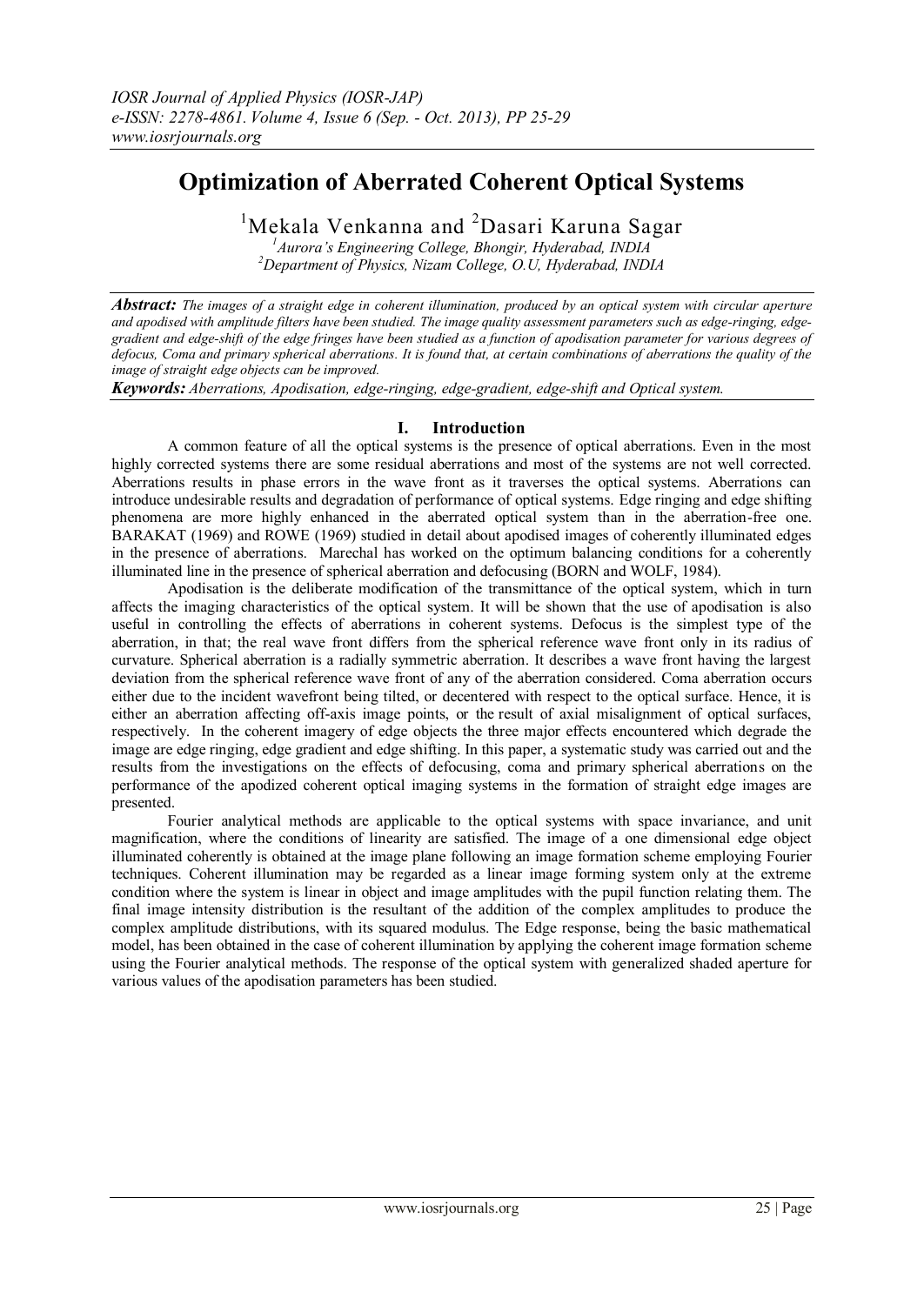#### **II. Theory**

An opaque straight edge is one which is bright on one side of a line and dark on the other.



Fig.1 Edge response

The mathematical representation of amplitude transmission of an opaque straight edge is given by

$$
A(u, v) = 1 \quad \text{for } u \ge 0
$$
  
\n
$$
A(u, v) = 0 \quad \text{for } u < 0
$$
 (1)

This indicates that the transmission function is discontinuous at  $u = 0$ . The Fourier transform for this equation gives the amplitude spectrum of the object and is given by [18]

$$
a(x, y) = \frac{1}{2} \cdot \delta(y) \left[ \delta(x) + \frac{1}{i \pi x} \right]
$$
 (2)

where  $\delta(x)$  is the Dirac-delta function. The modified object amplitude spectrum at the exit pupil of the optical system is given by

$$
a'(x, y) = a(x, y) \cdot f(x, y) \tag{3}
$$

where  $f(x, y)$  is the pupil function of the optical system. For the given optical system the complex amplitude distribution in the image plane is given by the inverse Fourier transform of expression (3). Thus

$$
A(u',v') = \iint_{pupil} a(x,y) \cdot f(x,y) \{ \exp 2 \pi i (u'x + v'y) \} dx dy
$$
 (4)

The present work constitutes one-dimensional edge condition and hence, the general form of amplitude distribution is given by

$$
A(u',v') = \frac{1}{2} + \frac{1}{\pi} \int_{0}^{1} f(x,0) \frac{\sin(Zx)}{x} dx
$$
 (5)

where  $Z=2\pi u$  and  $f(x, 0)$  is the coherent transfer function of the system. The coherent transfer function  $f(x, 0)$  in the current study is rotationally symmetric and satisfies the condition

$$
f(x, 0) = f(-x, 0)
$$
 (6)

Pupil function f(r) for the shaded aperture amplitude filter is given by

$$
f(x, y) = 1 - \beta r^2
$$
 (7)  
where r is the normalized distance of an arbitrary point on the pupil from its centre and  $\beta$  is the apodisation  
parameter. The term  $\beta$  controls the degree of non-uniformity of transmission over the pupil. A value of  $\beta=0$ ,  
corresponds to diffraction limited Airy system having uniform transmission of unity over the entire aperture.  
On introducing wave aberrations such as defocus, Coma and Primary spherical aberration expression (5) takes  
the form

$$
A'(u',v') = \frac{1}{2} + \frac{1}{\pi} \int_0^1 (1 - \beta r^2) \exp[-i(\phi_d \frac{x^2}{2} + \phi_c \frac{x^3}{3} Cos(\theta) + \phi_s \frac{x^4}{4})] \frac{sin(Zx)}{x} dx
$$
 (8)

Now the intensity distribution of an edge image formed by an apodised optical system is given by the squared modulus of expression (8).

Thus

$$
B(u') = B(Z) = |A'(u')|^2
$$

$$
B(Z) = |A'(Z)|^2 = \left| \frac{1}{2} + \frac{1}{\pi} \int_0^1 (1 - \beta r^2) \exp[-i (\phi_d \frac{x^2}{2} + \phi_c \frac{x^3}{3} \cos(\theta) + \phi_s \frac{x^4}{4})] \frac{\sin(Zx)}{x} dx \right|^2
$$
(9)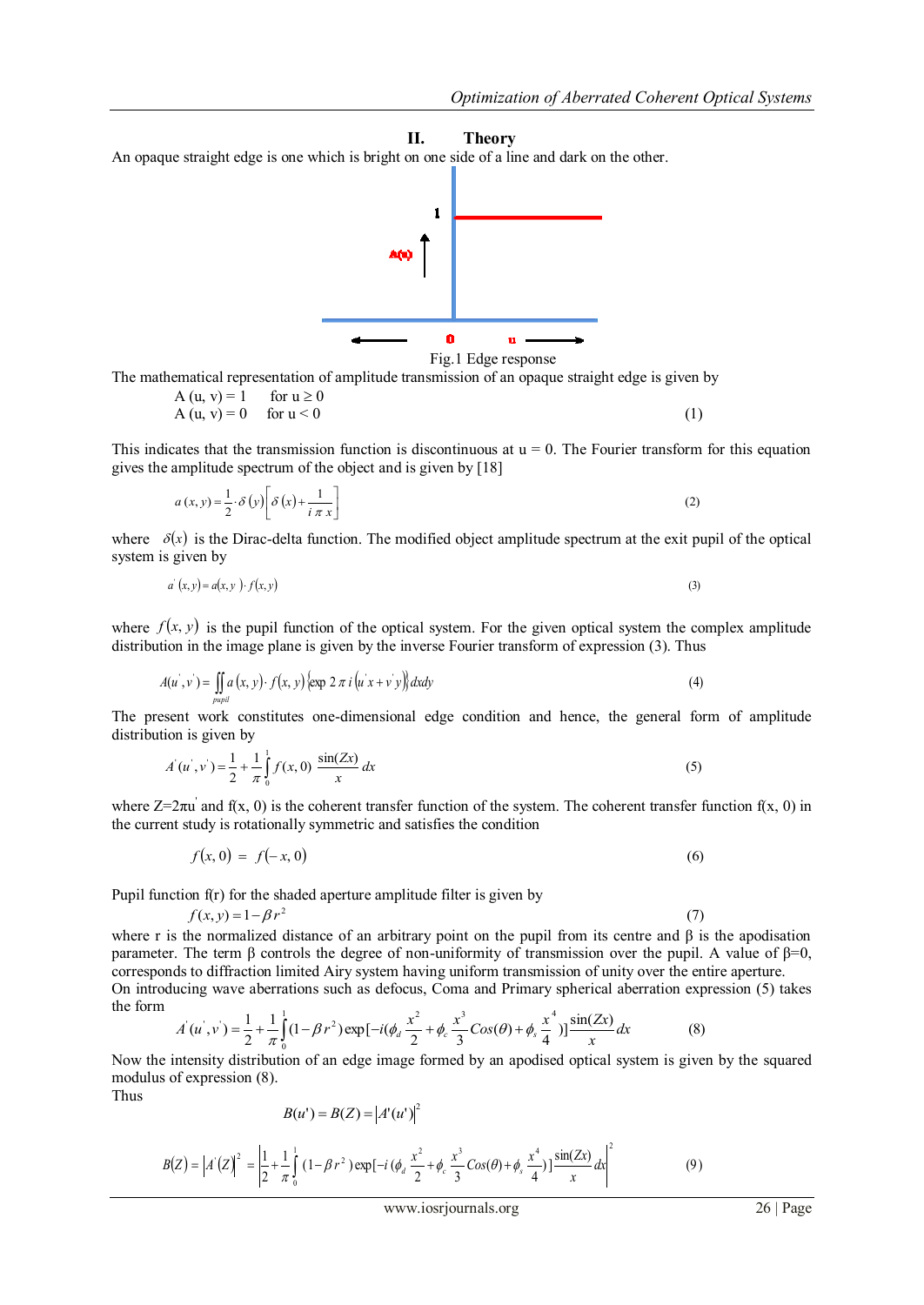### **III. RESULTS AND DISCUSSIONS**

The investigations on the effects of aberrations on the images of straight edge objects formed by coherent optical systems apodised by the Shaded aperture in the case of circular aperture have been evaluated using the expression (9) by employing Matlab 7.8. The intensity distribution in the images of straight edge objects has been obtained for different values of dimensionless diffraction variable Z varying from –3 to 20. The image quality assessment parameters such as edge-ringing, edge-gradient and edge-shift of the edge fringes have been studied as a function of apodisation parameter for various degrees of defocus, Coma and primary spherical aberration parameters.

Fig.2 shows the intensity distribution curves in the case of circular aperture for aberration- free optical system. It is clear that the edge-ringing is the maximum in the case of clear aperture ( $\beta$ = 0), i.e., the magnitude of edge- ringing is the highest, in the case of unapodised optical system (Airy case). The edge-ringing is reducing along with edge-gradient at the cost of increasing in edge shift as the apodisation parameter  $β$  is increasing from 0 to 1. Figures from 3 to 6 depict the intensity distribution curves in the case of circular aperture in the presence of aberrations such as defocus, coma and primary spherical aberration, where, defocus and coma kept fixed at  $\phi_d = \phi_c = \pi$  with  $\theta = 0$  for different



magnitudes of primary spherical aberration when β is varied from 0 to 1 in steps of 0.25. It is observed that for  $β = 0.75$  there is a maximum suppression in edge-ringing for the given combination of  $φ_a = φ_c = π$  and for all values of  $\phi_s = \pi/2$ ,  $\pi$ ,  $3\pi/2$  and  $2\pi$  at  $\theta = 0$  while the edge-gradient and edge shift attains the maximum and the minimum values respectively.

Fig.7 shows that the edge ringing is decreasing with apodisation parameter β for all values of  $\phi_s$ at  $\phi_d = \phi_c = \pi$ . And it is also observed that for a given  $\beta$  value, the ringing is increasing with  $\phi_s$ . The edge ringing is the maximum at  $\phi_s = 2\pi$  for  $\beta = 0$  i.e., 0.29665 and it is the minimum at  $\phi_s = 0$  for  $\beta = 1$  i.e., 0.08724. It means the edge ringing can be minimized by the operation of apodization even in the presence of aberrations. The edge ringing attains the minimum values at β=1 for all values of  $\phi_s = 0$ ,  $\pi/2$ ,  $\pi$ ,  $3\pi/2$  and  $2\pi$  respectively.

Fig.8 shows the variation of edge gradient with apodisation parameter β for given value of  $\phi_d = \phi_c = \pi$ . For  $\phi_s$  =0, the edge gradient is gradually decreasing as β varies from 0 to 1. For  $\phi_s = \pi/2$ , π, 3π/2 and 2π edge gradient shows an increasing trend from β=0 to 0.75, however it is decreasing for β>0.75. It is the minimum at β=0 for  $\phi_s = 2\pi$  i.e., 0.12584 and is the maximum at β=0.75 for  $\phi_s = \pi/2$  i.e., 0.22788.

Fig.9 shows the variation of edge shift with apodisation parameter β for given value of  $\phi_d = \phi_c = \pi$ . For  $\phi_s$  =0, the edge shift is increasing as β varies from 0 to 1. For  $\phi_s = \pi/2$ , π,  $3\pi/2$  and  $2\pi$  edge shift shows oscillatory changes, however it attains the minimum values at  $\beta$ =0.75. The shift is the maximum at  $\beta$ =0 for  $\phi_s$  =2π i.e., 1.4950 and is the minimum at β=0.75 for  $\phi_s$  =π/2 i.e., 0.8850. The product of edge-gradient and edge-shift is also computed and found that it is almost constant for the given combination. It can be seen more clearly from the fig.10.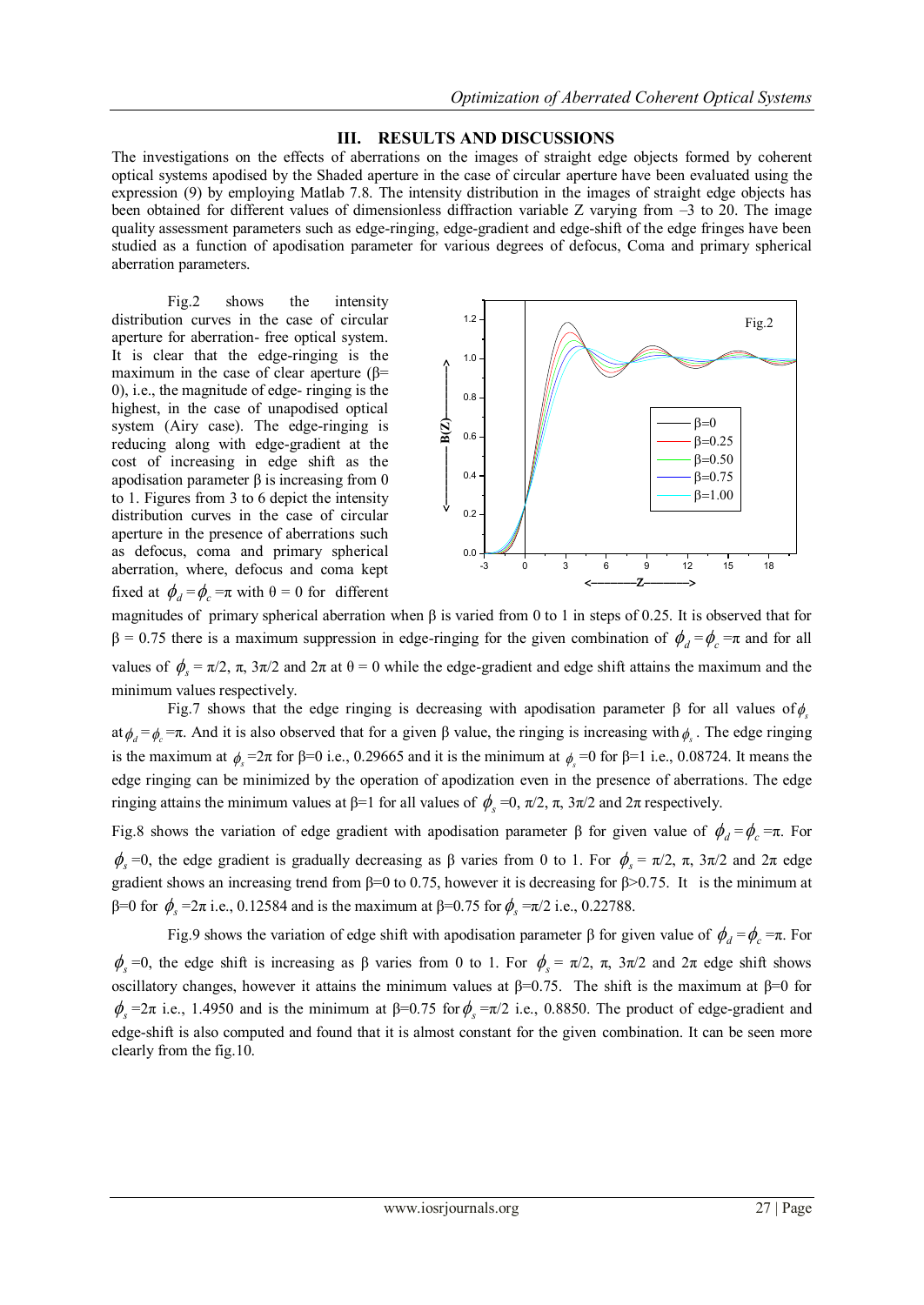

### IMAGE INTENSITY DISTRIBUTIONS

# **IV. Conclusions**

The important conclusions from the above investigations made on the aberrated, apodised optical systems are summarized as follows.

- i. The disturbing effects of aberrations on the image formation in the optical systems are well known.
- ii. Apodisation of the given optical system by the shaded optical filter mitigates the deleterious effect of the edge ringing in the absence of aberrations. The image intensity distribution at the straight edge rises monotonically from the dark region to the bright region.
- iii. The edge-ringing is increasing with coma as it is increasing from  $\phi_c = 0$  to  $2\pi$ , for  $\beta = 0.25$ . But the pronounced ringing due the presence of coma has been mitigated gradually at certain defocused planes such as  $\phi_d = \pi/2$ ,  $\pi$ ,  $3\pi/2$  and  $2\pi$ , when  $\theta = \pi$ .
- iv. The edge ringing is almost absolutely eliminated when the optical system is apodised with  $β = 0.75$ .
- v. The elimination of ringing is achieved with minimum edge shift and there is a considerable improvement in edge gradient for certain combinations of aberrations at  $\beta$ =0.75.
- vi. The reduction in the ringing pattern is more effective at suitable combination of aberrations than the aberration free cases and attains the minimum value for  $\phi_c = 2\pi$  where it is completely balanced with  $\phi_d$ .
- vii. Thus the degraded edge imaging characteristics due to one type of aberration has been recompensed by introducing some other type of aberrations.